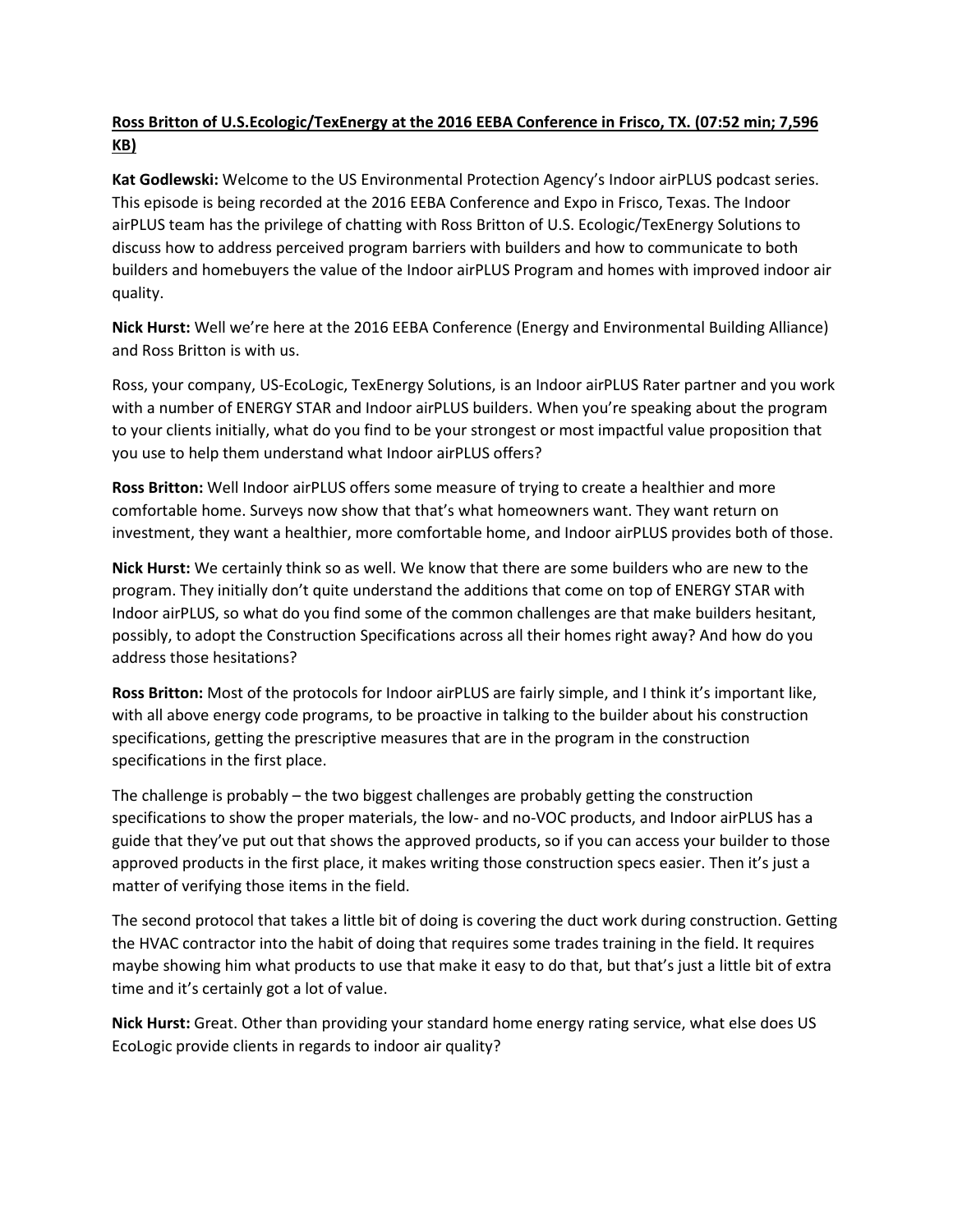**Ross Britton:** We'll do almost anything a homebuilder requests from insulation inspections, moisture analysis, forensic analysis, even just a walk-through of the home with the homeowner to show the customer how he can create better indoor air quality in the home once they move in.

**Nick Hurst:** That's very important. You and I had a session earlier and in that session I noticed you brought up some interesting points about becoming an expert consultant for your builders, not just a home energy rater, but someone who's a trusted advisor. They monitor the details, the design and construction details closely, you help the builder stay ahead of the curve as far as code and standards continue to evolve. Every year EPA offers the Indoor airPLUS Leader Awards and that's where Indoor airPLUS Rater partners that are doing that kind of mentorship with their builders and helping them participate in the program can apply for an Indoor airPLUS Leader Award. There's actually awards for both Raters and builders. They're generally announced by EPA in late spring and your sister company, TexEnergy Solutions, has won that award a couple times. There's also some other Rater and builder winners here at the EEBA Conference this year, so this is another great opportunity for Indoor airPLUS partners to showcase their commitment to the program, something that I certainly encourage all partners to consider when it becomes available early next year. What type of marketing advantage specifically do you think your company finds from partnering with Indoor airPLUS and how do you use the program to help you from a business standpoint?

**Ross Britton:** Well, I think that it's an easy add-on if you're already an ENERGY STAR Provider for your builders to add the Indoor airPLUS program because, like I said previously, people are concerned about their health, about their kid's health, how to create better indoor air quality in the home, and all the benefits that come from that. I like to promote that Raters should think of themselves more as energy consultants, and as an energy consultant, certainly you can consult on indoor air quality. One of the things that makes this a valuable add-on from a business standpoint is the inspections can be done at the same time as the ENERGY STAR inspections, so there's a low overhead cost to perform the inspections, and then that's an easy add-on to really build the revenue and the profit since you're out at the home anyway. So it's a low overhead, revenue building, and profit increasing value proposition.

**Nick Hurst:** Great. One last question. From the standpoint of liability, you know there are some builders who may be hesitant to get into Indoor airPLUS because they are concerned about what it means to communicate health to their clients and may be concerned that it might be offering too much in the way of a promise or guarantee by using the Indoor airPLUS label. Do you navigate that question at all with you builders, and how do you explore that with them to help them communicate what Indoor airPLUS provides for the homebuyer?

**Ross Britton:** Well actually, I navigated that question for the first time today. One of the things is that builder sales people don't have to make technical promises to get their point across. I think it's important that builder sales people talk about a cleaner, healthier home. Elaborate on some simple marketing ideas for that homeowner, such as the filter in the HVAC system, the lack of carpeting in the utility rooms and the bathrooms and the kitchens, to create a healthier home. I think that that lowers the liability, but also gets the message across that this is value proposition.

**Nick Hurst:** Yea, absolutely. Well we find that question come up regularly and we always try to communicate that there's certainly no guarantees that any one individual is going to be cured of their health ailments by using Indoor airPLUS, but we certainly find that Indoor airPLUS has a great